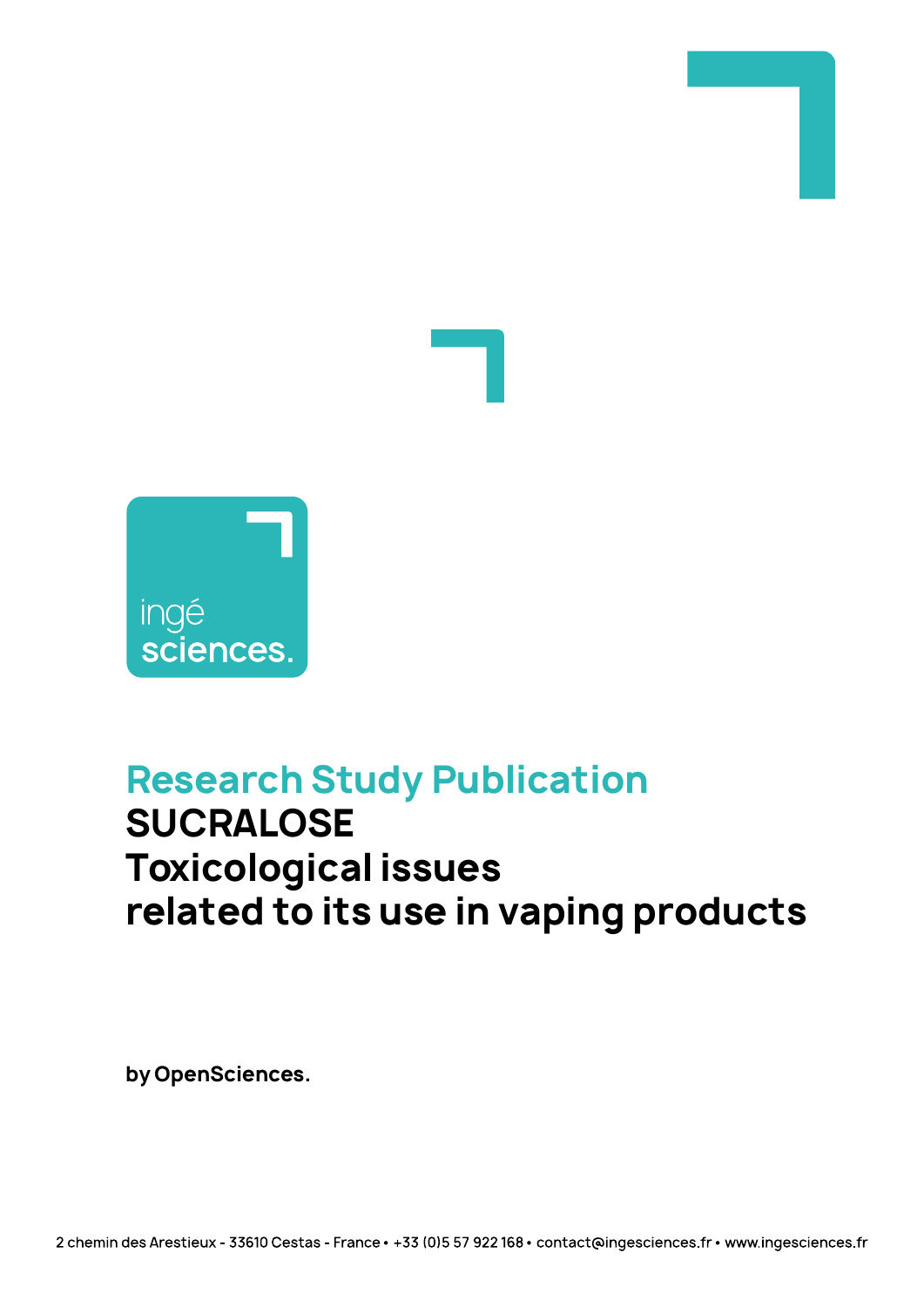### **SINCE 2014**

OpenSciences gives support in the design and chemical formulation of your products. With high-performance equipment and suitable analytical methods, our expertise covers quality control, product compliance, audit and advice.

At the same time, our teams perform a scientific watch and lead innovative research programmes mainly directed to inhalation products. We are studying the influence of the physical and chemical parameters on vaporisation and also their biological impact on cell tissues through the VapEcell Programme.

Thanks to our technological tools, we are able to master all of the physical, chemical and behavioral parameters in product analysis. This expertise allows us drawing reliable, objective and realistic studies.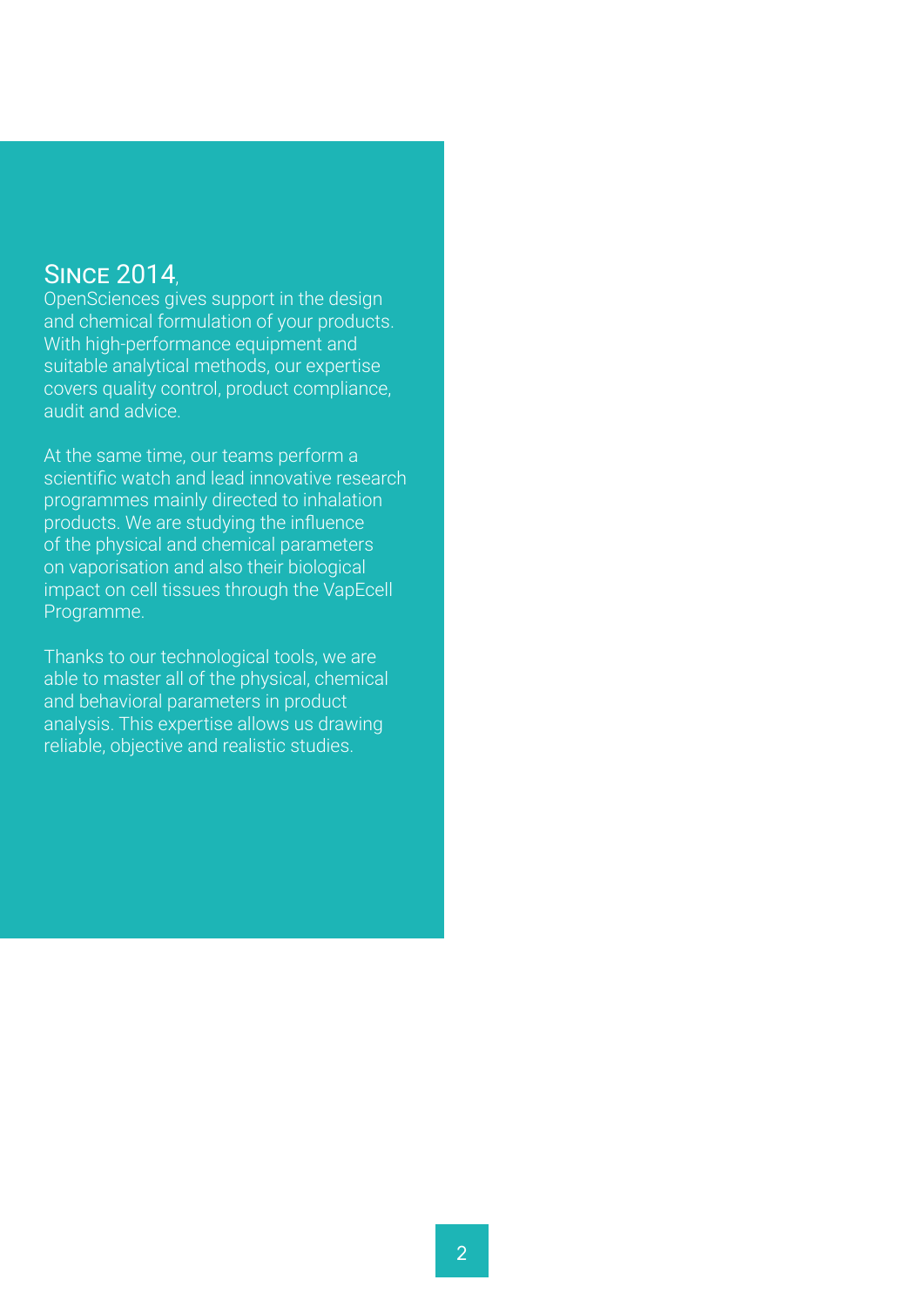## 1. INTRODUCTION

For some years now, vaping products with sweet flavours have been increasingly popular with vapers and more particularly with young users<sup>1</sup>.

In response to this high demand, some liquid manufacturers have chosen to use sucralose (CAS 56038-13-2) in the composition of their products, because of the physical-chemical properties and the intensity of the sweet taste of this synthetic sweetener.

Sucralose (E955) is mainly used as a sugar substitute in agro-food products<sup>2</sup>. This chlorinated organic compound obtained by the selective chlorination of sucrose (table sugar) (*Figure 1*) has a sweetening power between 400 and 700 times more intense than the latter<sup>3,4</sup>.



*Figure 1 - Chemical representations of the structure of sucralose (right) and sucrose or saccharose (left).*

The French standard with voluntary application XP-D90-300 part-2<sup>5</sup>, on the composition and manufacturing requirements of vaping liquids, has a list of sweeteners whose use is prohibited or limited. Currently, sucralose is not included in this list.

However, the new consumption method of the molecule proposed by the popularity of sweet vaping products raises new issues for its agro-food use.

Is sucralose stable in the heating conditions provided by a vaping device? What are the toxicological consequences of its presence in a liquid for vapers? Are the benefits of its use in vaping products greater than the risks that it creates?

Moreover, the Ingésciences laboratory wanted to carry out a study to attempt to answer these questions. The first part of the study proposes to explore, through a bibliographic summary, the toxicological aspects related to the consumption of sucralose and more particularly those associated with its use in vaping. In the second part, the data of the literature will be compared with the experimental study carried out in the laboratory intended to observe the behaviour of sucralose during its vaporisation using different personal vaporisers.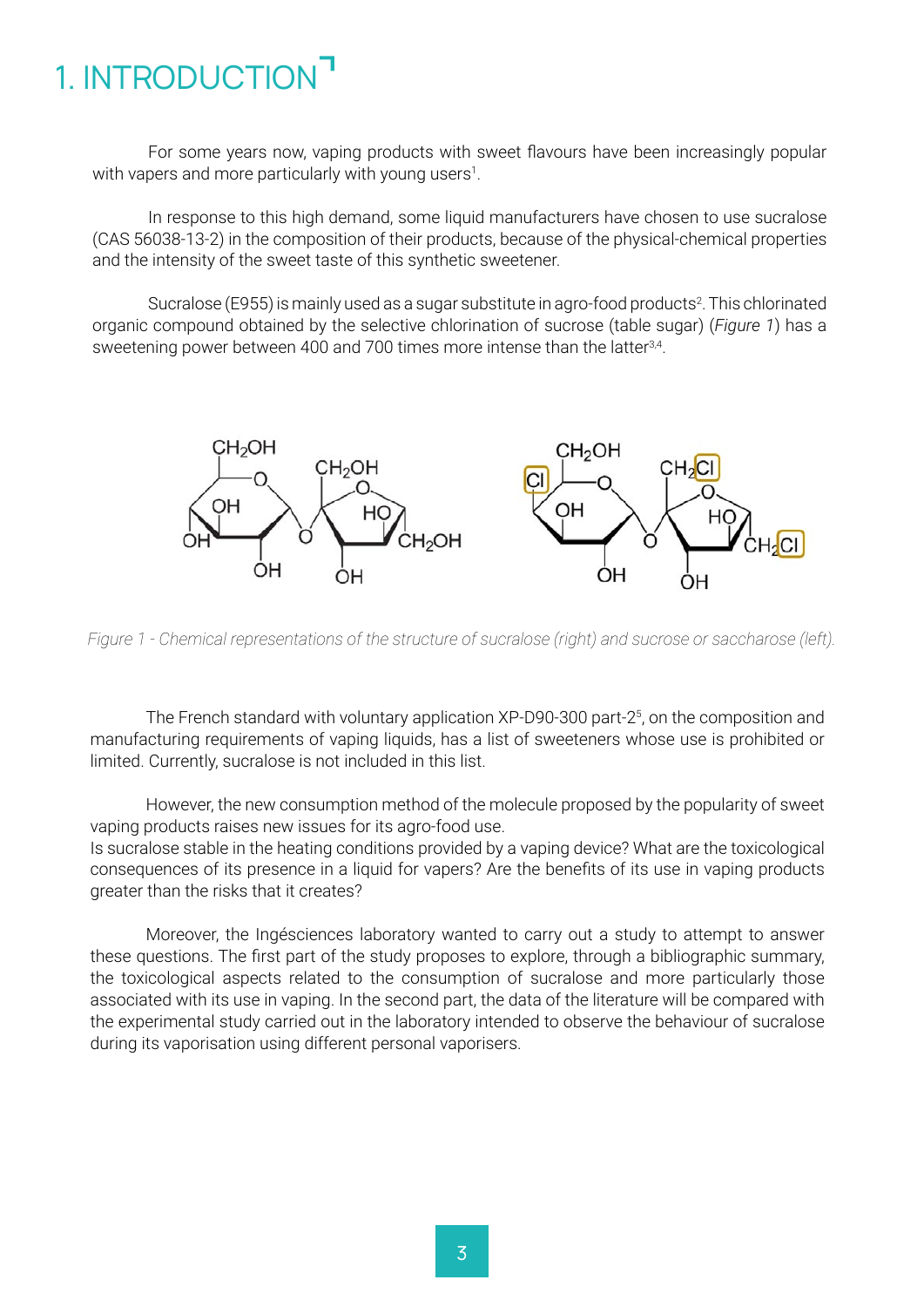## 2. BIBLIOGRAPHIC SUMMARY<sup>7</sup>

#### **a. Intrinsic toxicity of sucralose**

Traditionally used in agro-food products, the gastro-intestinal ingestion and absorption of sucralose have been the most studied. At the start of the 2000s, the sweetener is mainly considered as non-toxic in ingestion<sup>6</sup>. Thus, in 1999, the American Food and Drug Administration (FDA) approves its use in agro-food products and fixes a maximum daily dose consumed at 5 mg/kg of body weight<sup>7</sup>. In Europe, from 2004, a directive authorises the use of this sweetener in agro-food products and fixes a permitted maximum daily dose of 15 mg/kg<sup>8</sup>. Whether in the United States or in Europe, no consumption restriction is applied especially concerning pregnant or nursing women, diabetics or people receiving medical treatment.

With the popularity of its use, recent studies are questioning the compound's safety. Indeed, sucralose intervenes in and influences many physiological functions once absorbed by the organism<sup>2</sup>.

Thus, it appears that sucralose consumption changes glycaemic regulation and certain physiological mechanisms involved in body weight regulation<sup>9,10</sup>.

It also affects the assimilation and metabolization of certain pharmaceutical active ingredients pointing to the reduced effectiveness of certain medical treatments<sup>11</sup>.

The metabolic pathways specific to sucralose have been relatively well established but the effects of its metabolization products with regular consumption remain unknown<sup>12</sup>.

More worryingly, there are doubts about the possible mutagenic nature of sucralose. It would be capable of altering the structure and integrity of DNA in animals<sup>13</sup>.

This non-exhaustive list of the physiological effects caused by sucralose consumption contrasts then with the current regulation covering the use of this molecule in agro-food.

However, the research carried out on sucralose often deals with gastro-intestinal consumption since this compound is used in products intended for ingestion. To date, little data is available as to the effects in inhalation of sucralose.

Certain studies published in the scientific literature are nevertheless focussed on the thermal stability of sucralose because of its presence in certain heated agro-food products.

#### **b. Thermal stability and toxicity of the degradation products of sucralose**

Not long after the approval of the use of sucralose in agro-feed products, much work was committed to studying its thermal stability. First appearing as safe, its presence in current heated consumer products has rapidly revealed the low tolerance of the molecule to temperature<sup>14</sup>.

Indeed, found in the literature are studies dealing with the thermal stability of the chemical structure of sucralose in fairly harsh heating conditions (>250°C)<sup>15</sup>. In these extreme conditions, the molecule hydrolyses (breaks up), and produces chlorinated toxic compounds especially members of the chloropropanol family.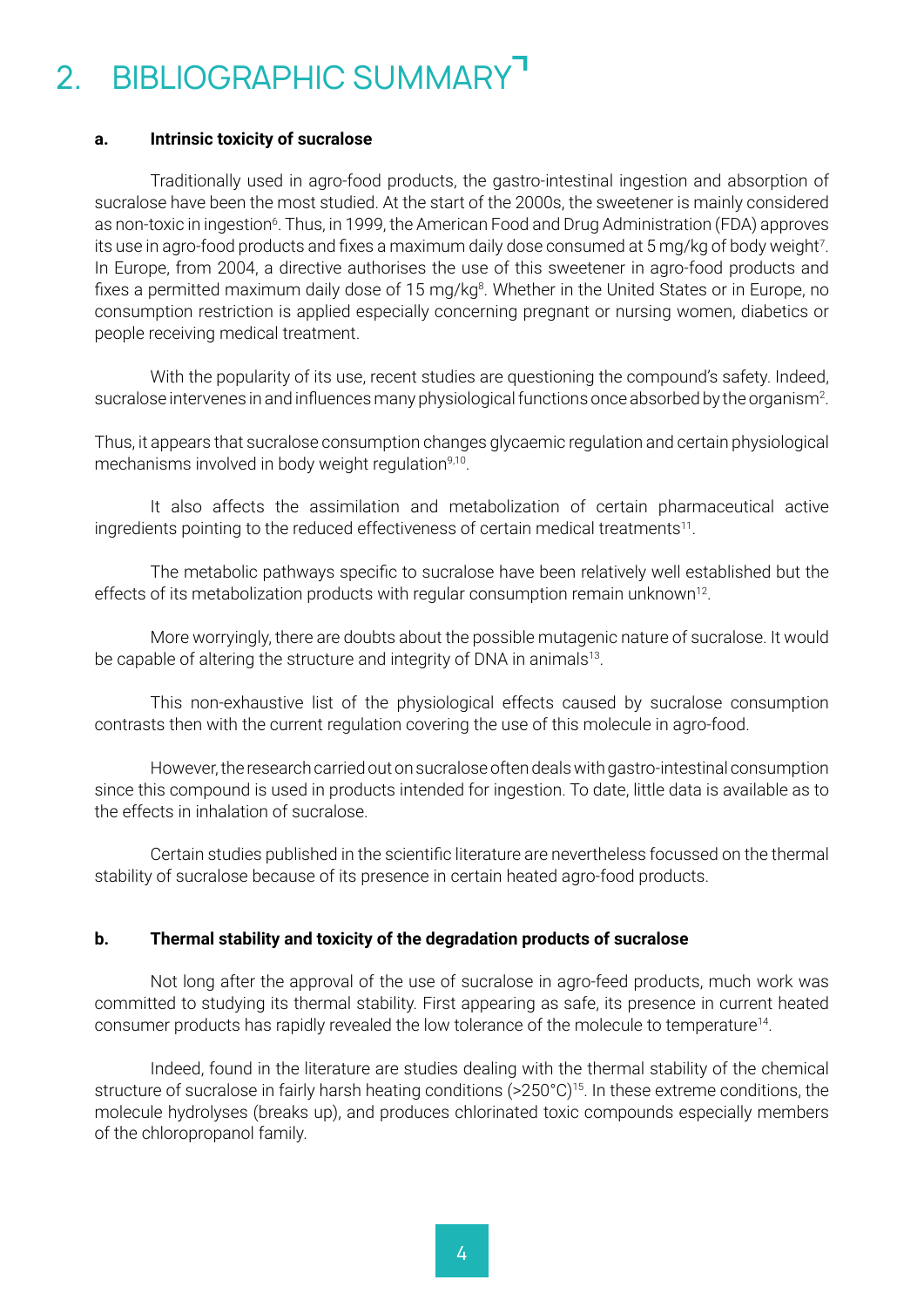In 2015, a research team also demonstrated, from several analytical techniques, the thermal instability of sucralose<sup>20</sup>. Subject to a heating temperature greater than 120°C, i.e. a temperature less than its melting point (=130°C), sucralose produces chlorinated compounds like hydrochloric acid, chloroacetaldehyde, polychlorinated aromatic hydrocarbons and molecules of the chloropropanol family.

Certain molecules of this chemical family (chloropropanols), more particularly 3-chloro-1,2 propanediol (3-MCPD; CAS 96-24-2), have high toxicity and a carcinogenic aspect for humans<sup>16</sup>. From 1999, Hutchinson et al.<sup>17</sup> show that sucralose in solution at different pH (acid, neutral, basic) and heated for 1 hour is fully degraded at a temperature of 180°C. Different degradation products such as furans and their derivatives are observed as well as acidification of the medium. More specifically, the release of hydrochloric acid starts at 119°C and participates in the formation of 3-MCPD18.

The formation of chloropropanols from sucralose in the presence of glycerol was shown in 2010<sup>19</sup>. Indeed, Rahn et al. detected the presence of 3-MCPD and 1,2- and 1,3-dichloropropanols (1,2-DCP & 1,3-DCP) during the pyrolysis of sucralose in the presence of glycerol.

All these items demonstrate the thermal instability of sucralose accompanying the production of toxic species. It also drives certain scientists to strongly discourage use of the molecule in any process involving a temperature greater than 120°C<sup>20</sup>.

This bibliographic data also indicates that the degradation phenomena of sucralose could arise with its use through a vaping device. Since personal vaporisers require e-liquid heating temperatures between 189°C and 292°C<sup>21</sup>, it appears essential to study the behaviour of this molecule in heating conditions representative of those inherent to its use.

#### **c. Toxicological aspect of sucralose in vaping**

Because of the increasingly frequent use of sucralose in vaping products, the scientific community is starting logically to study its role and the toxicological consequences of its presence in products linked to smoking cessation. This preliminary work points to the risks run by the presence of sucralose in vaping liquids.

A publication dealing with the «sucralose/e-cigarettes couple» was listed in 201722. Rosbrook et *al.* had the aim of determining the quantity of sucralose transmitted to the vaper and whether this was sufficient to detect the sweetened flavour sought by vapers.

They showed that the type of equipment used had an influence on the delivery of sucralose to the vaper. Indeed, in the vaporisation conditions selected by the authors, transmission of the sucralose contained in the liquid to the aerosol generated by its vaporisation appeared ineffective: only 10% of the quantity of sucralose of the liquid was found in the vapour, assuming low volatility for the molecule.

This observation can be explained in various ways:

- Sucralose vaporises very poorly in the study conditions and remains in the heating element or in the reservoir of the vaporisation system.
- Sucralose is not thermally stable and degrades during the heating required to vaporise the liquid.
- The equipment selected for the study favours one or the other of the two hypotheses above.

However, the study does not show results related to a chemical measurement of the emissions or a possible search for degradation products specific to sucralose.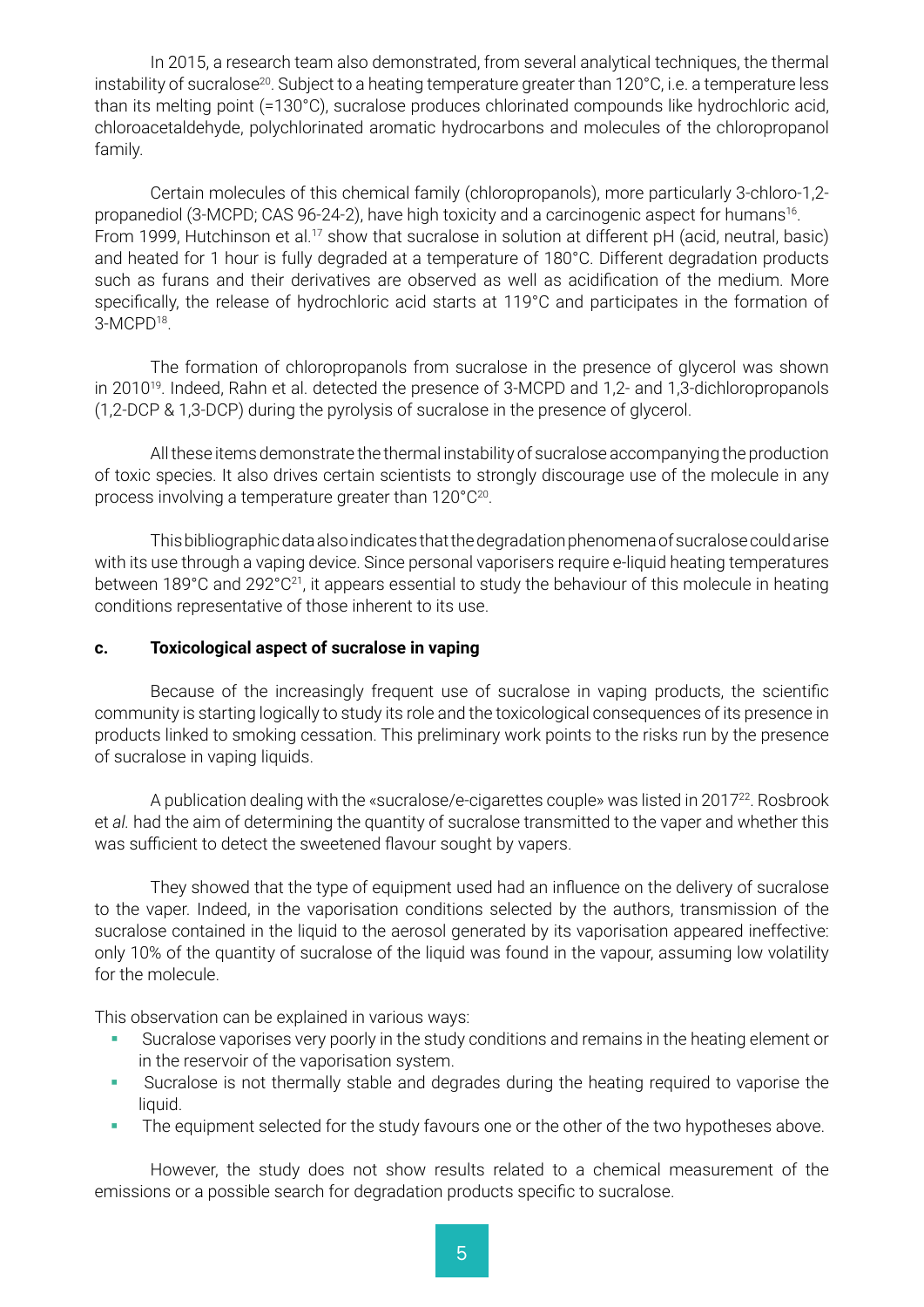A second more recent publication (May 2019) reports on an analysis of the emissions produced from sucralose products<sup>23</sup>. The authors propose a study more suited to recent vaping products, conveyed by a choice of vaporisation conditions representative of the current market (clearomizer, Subtank Nano from KangerTech fitted with a resistance of 1.2 ohm with vaporisation power 20 watts).

After a measurement of the average concentration of sucralose present in market products (between 2.7 & 6.4 mg/mL), the authors choose to compare the emissions of custom liquids to contain a scale from 0 to 5.4 mg/mL of sucralose.

This work allowed them to produce different observations:

1) The quantities of certain specific degradation products of the propylene glycol /vegetable glycerine (PG/VG) matrix of the liquid (propanol CAS: 123-38-6, acetaldehyde CAS: 75-07-0, acrolein CAS: 107-02-8, formaldehyde CAS: 50-00-0 and glycolaldehyde CAS: 141-46-8) are greater after vaporisation of a solution containing sucralose.

2) The vaporisation of sucralose using a personal vaporiser is accompanied by a release of acids as some previous publications had suggested<sup>19,20</sup>. The acids produced (hydrochloric acid, acetic acid, etc.) change the form of the nicotine present in the aerosol. Indeed, the presence of acids in the aerosol transforms 25% of the nicotine under its ionised form after vaporisation.

3) The production of certain specific degradation compounds of sucralose is also observed. 3-MCPD, result of the reaction between hydrochloric acid and VG, is identified (*Figure 2*) like all other chlorinated organic compounds such as 1,6-dideoxy-1,6-dichlorofructose (CAS 69414-08-0).



Figure 2 – Chemical reactions acting during the heating of sucralose in the presence of glycols<sup>24</sup>.

Degradation of the cotton present in the heating element of the vaping device is also favoured by the presence of sucralose. This is indicated by an increased presence of levoglucosan (CAS 498-07-7), a specific degradation product of the pyrolysis of cellulose, in the emissions of sucralose liquids. Catalysed by the acid conditions, degradation of the wick can then be indirectly related to the release of acids coming from the heating of the sucralose. This phenomenon explains the decreased lifetime of the heating elements observed during the consumption of this type of product.

4) Finally, the greater the concentration of sucralose in the liquid, the greater the quantity of all the mentioned degradation products.

A third publication published in July 2019 attempts to study quantitatively the production of two chlorinated compounds, 3-MCPD and 1,3-dichloropropanol (1,3-DCP; CAS 96-23-1) during the vaporisation of a sucralose liquid<sup>24</sup>.

Initiated and in part funded by the «Food and Drug Administration» (FDA), the study shows the formation of 3-MCPD and 1,3-DCP in soft vaporisation conditions (2.2 ohms; 5 & 11 watts) as well as in extreme conditions (0.15 ohm; 100, 150 & 200 watts). Surprisingly, the concentration of sucralose present in the liquid influences the quantity of degradation products much more than the conditions of vaporisation. In other words, the more the sucralose is concentrated, the more there is 3-MCPD and 1,3-DCP in the vapour, without considering the conditions of vaporisation.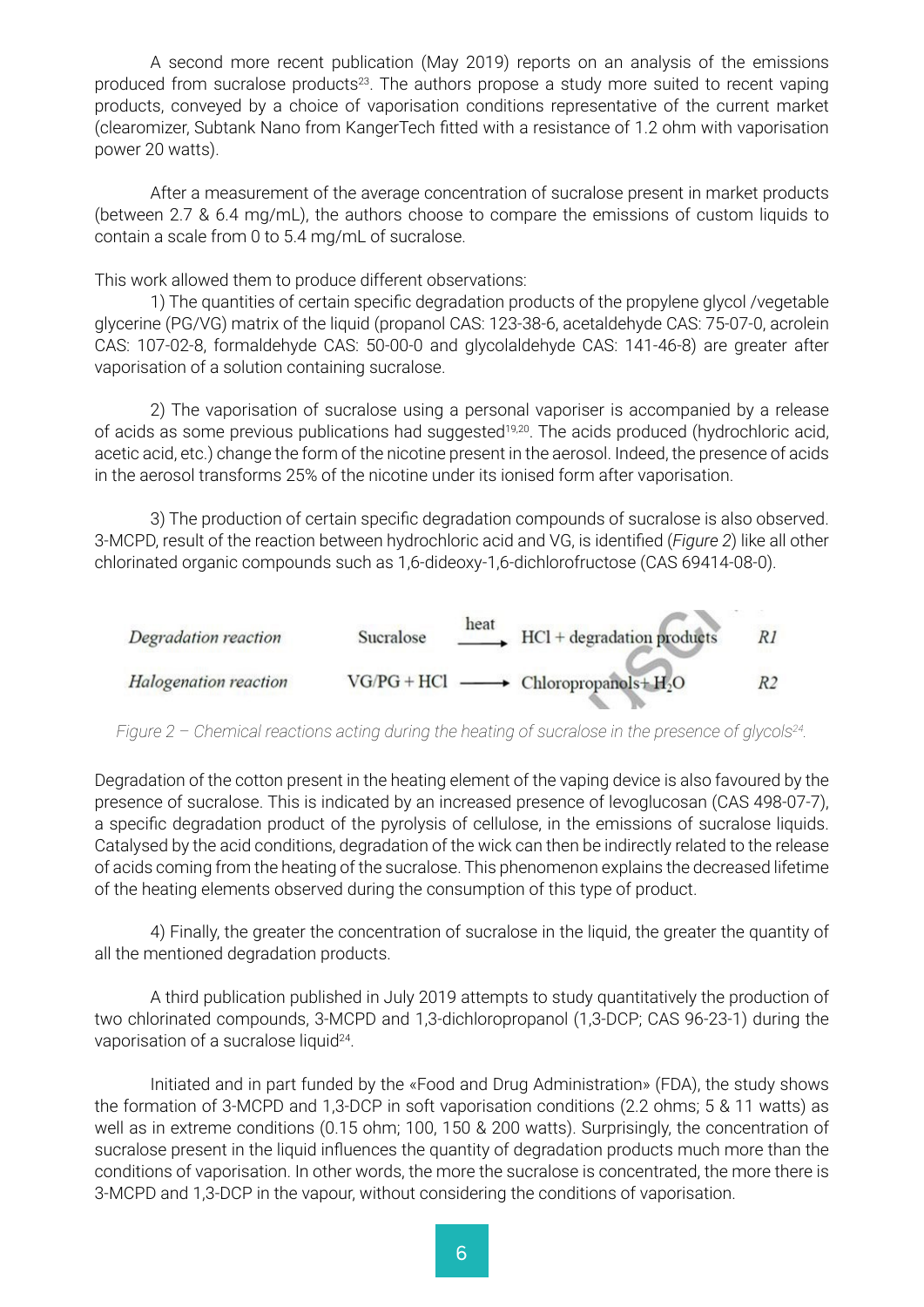While there is only little information on the toxicity induced by the consumption of 3-MCPD and 1,3-DCP25, the IARC (International Agency for Research on Cancer) classes them as probable carcinogens for humans (group 2B)<sup>26</sup>. The toxicological risk of these two compounds is added to those induced by the «classic» degradation products found in the emissions of a personal vaporiser.

As far as we know, there is only one provisional maximum tolerable daily intake (PMTDI) covering the consumption of chloropropanols<sup>24</sup>. It is 2 µg/kg of body weight per day. According to the measurements of the authors and assuming consumption of 150 puffs per day, a vaper of 70 kg could be exposed to doses of chloropropanols between 0 and 18 times more than the PMTDI during the consumption of a sucralose product.

Faced with the recent conclusions of these scientific articles, it is more than reasonable to think that the consumption of a vape liquid containing sucralose, in any conditions, will entail a greater toxicological risk than the consumption of a liquid not containing it. While clear, the increase of this risk will be difficult to estimate and measure.

The above bibliographic items show that the use of sucralose in vaping products raises legitimate toxicological questions. Ingésciences has therefore carried out an experimental study in order to substantiate the results available in the literature.

### 3. STUDY OF THE VAPORISATION OF SUCRALOSE AND THE FORMATION OF 3-MCPD USING DIFFERENT VAPING DEVICES<sup>7</sup>

The objectives of this experimental study are:

- To qualify the efficiency of vaporisation of sucralose using different vaping devices.
- To quantitatively evaluate the production of chloro-1,2-propanediol (3-MCPD) during the vaporisation of vaping products containing sucralose.
- To draw the main toxicological conclusions related to the use of sucralose in vaping products.

For this purpose, 3 vaping devices were used. For each of them, two chemical parameters are studied:

- Influence of the level of sucralose (1.5 to 10 mg/mL)
- Influence of the level of propylene glycol (PG) and vegetable glycerine (VG) in the liquid matrix.

#### **a. Equipment and methods**

i. Mode and parameters of vaporisation

During the study, aerosols were emitted from our robot vaper U-SAV. It makes it possible to simulate in the lab the behaviour of vapers, associated with the variability of equipment and the diversity of vape liquids and thus to study the composition of the aerosol in actual vaping conditions.

In this study, the robot vaper U-SAV ensures compliance with the vaporisation parameters of the standard AFNOR XP-D90-300-3<sup>27</sup> on the emissions of vaping products. The automaton allows us to obtain and to reproduce 5 series of 20 puffs of 3 seconds at a flow rate of 1.1 L/min. The series being each spaced by 300 s and puffs by 30 s.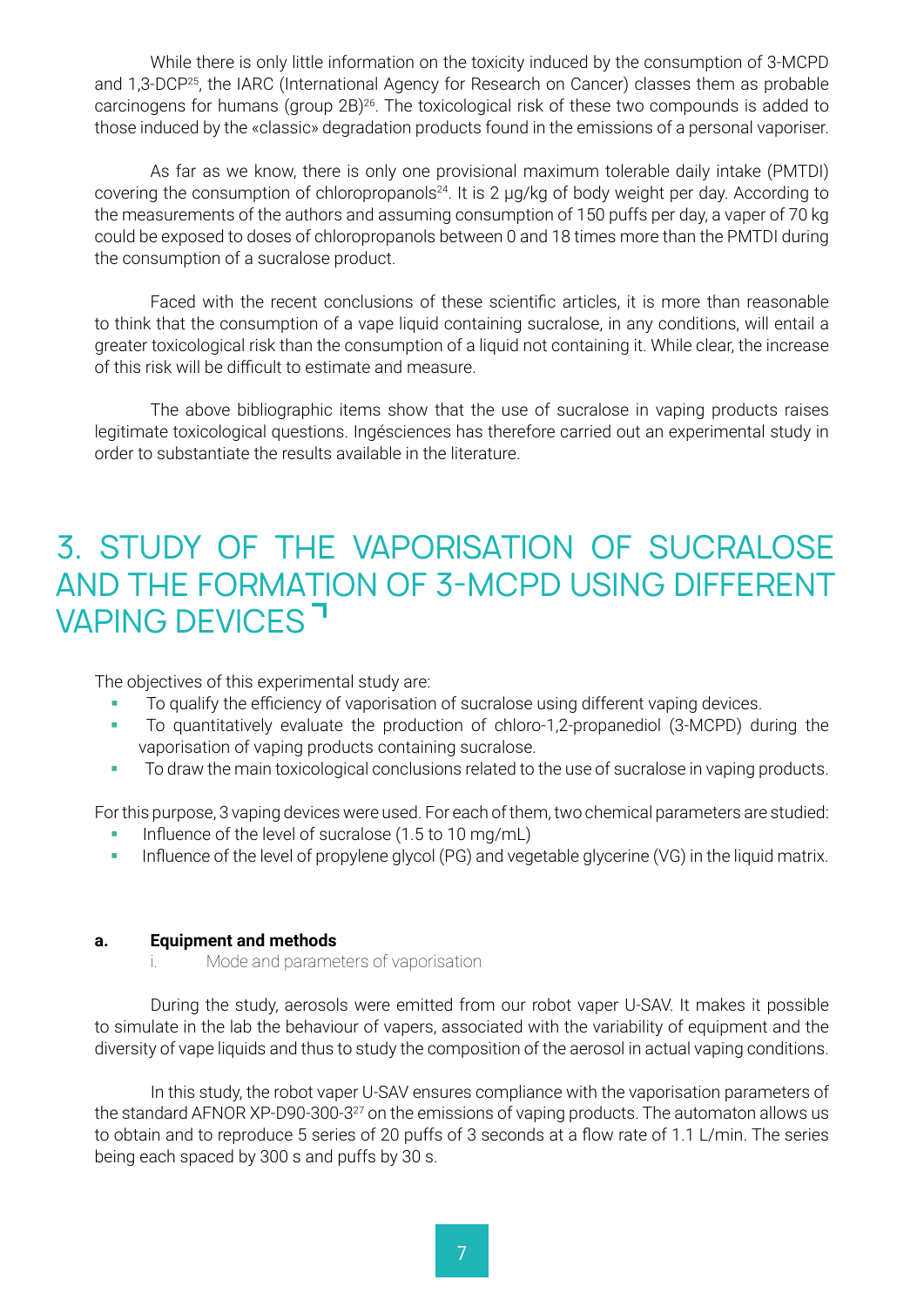The experiments were carried out using the different devices and resistances described in the table below:

|  | Table 1: Summary of the devices and resistances used during the experiments. |  |
|--|------------------------------------------------------------------------------|--|
|  |                                                                              |  |

| <b>Devices</b>                               | Zenith      | Cubis         | Veco Tank       |
|----------------------------------------------|-------------|---------------|-----------------|
|                                              | (Innokin)   | (Joyetech)    | (Vaporesso)     |
| <b>Resistances</b>                           | $0.5$ ohm / | 1 ohm / Acier | 0,5 ohm / Acier |
| (value of resistance/ material of resistance | Kanthal /   | inoxydable /  | inoxydable /    |
| wire / type of wick)                         | Coton       | Coton         | Céramique       |
| <b>Power applied</b>                         | 12W         | 15W           | 30W             |

#### ii. Trapping method

The system used to trap the vapours is a cryogenic trap. Developed within our laboratory, it is capable of condensing the vapours generated by the robot vaper U-SAV at a temperature of -45°C.

In a single generation, this technique makes it possible to analyse and to look for the different compounds present in the aerosol. A specific rinsing protocol with methanol was used in order to optimise the extraction of the trapped molecules.

The efficiency of trapping the 3-MCPD by the cryogenic system was characterised by vaporising a liquid composed of PG/VG (50/50; v/v), nicotine (20 mg/mL) and 3-MCPD (5 mg/mL).

This was done for all the equipment chosen and described above.

The different average rates of recovery of 3-MCPD are given in *Table 2*.

*Table 2: Summary of the average rates of recovery obtained for trapping the molecule 3-MCPD.*

| Equipment used                                        | 7enith        | Cubis          | Vecotank          |
|-------------------------------------------------------|---------------|----------------|-------------------|
| Average rate of<br>recovery of the<br>molecule 3-MCPD | $82\% + 10\%$ | $89\% + 1.8\%$ | $83\% + 1.16\%$ . |

#### iii. The formulations studied

Throughout the operations, the liquids used were composed of 20 mg/mL nicotine. The nicotine analysed in the emissions acts as control and makes it possible to check proper running of the operation.

In order to study the influence of the level of PG and VG on the production of 3-MCPD, different liquids were made up ranging from a matrix 100% PG to 100% VG each containing 10 mg/ mL of sucralose.

In order to evaluate the impact of the level of sucralose, several products were prepared in an interval of concentration ranging from 1.5 mg/mL to 10 mg/mL. For these liquids, the level of PG/VG 20/80 (v/v) is fixed.

No flavour was added to the liquids so as to prevent any interference with the studied phenomenon capable of leading to errors of interpretation.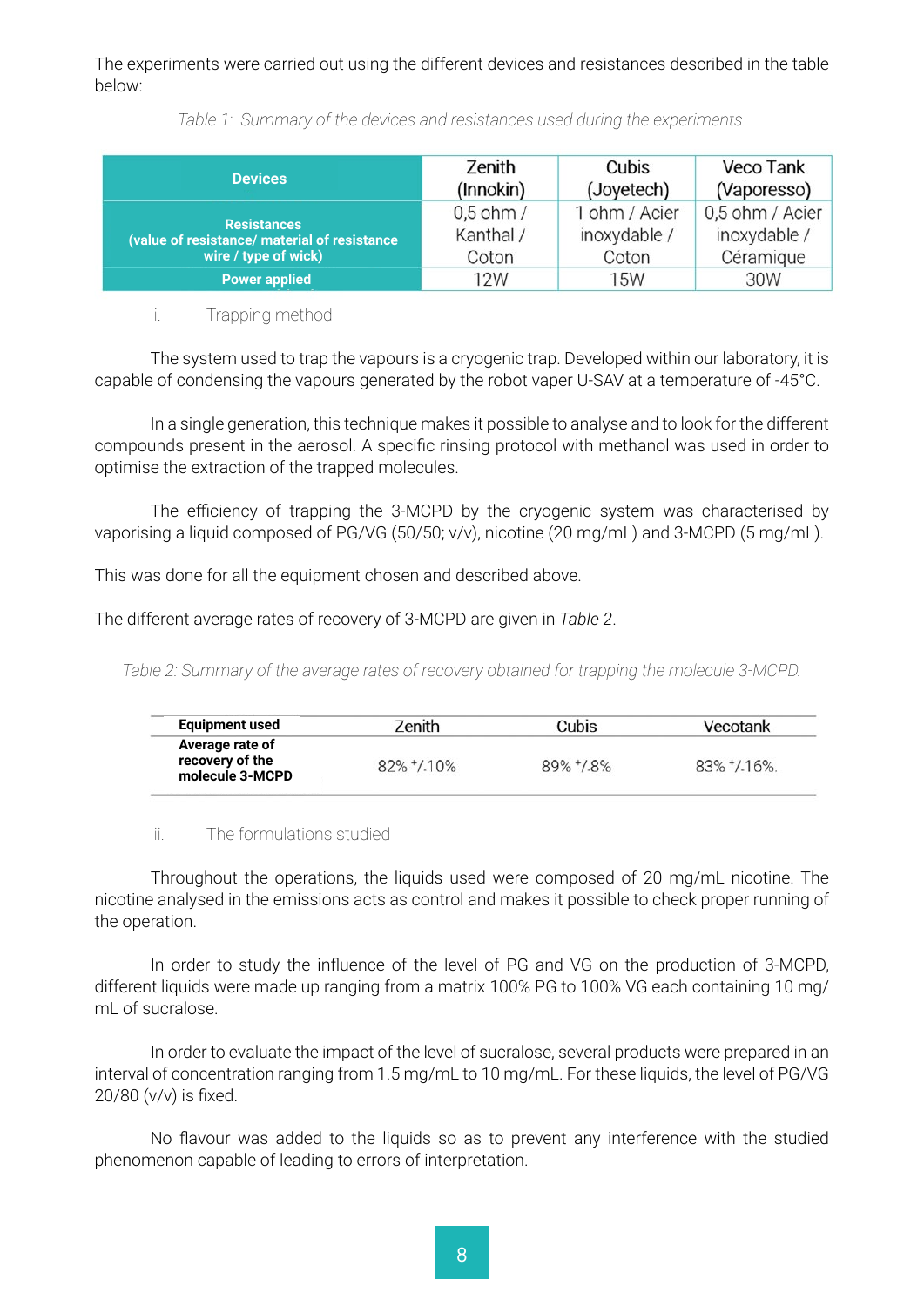The target molecules like 3-MCPD and sucralose and the methanol used as solvent during the analyses have analytical quality (purity  $\geq 98.0\%$ ).

The solutions of PG and VG meet the quality requirements of the European Pharmacopeia (Ph. Eur.) and have purity greater than or equal to 99.5%.

The molecule 3-MCPD was quantified by gas phase chromatography coupled with mass spectrometer: GC-MS (Thermo Trace GC 1300 ISQ). This analysis method was developed within our lab. Thus, a validation dossier was written, which allowed us to define the uncertainty of the method at 22.6%.

The sucralose and nicotine were quantified by ultra-high-performance liquid chromatography coupled with a UV detector and a mass spectrometer: UHPLC-UV/MS (Waters Acquity UPLC H-Class PDA QDA).

The different analytical methods used during this study were qualified for their accuracy, robustness and repeatability.

#### **b. Results**

i. Vaporisation of sucralose

Sucralose is a molecule having a relatively important molecular weight. The weight of the molecule (398 g/mol), more than 2 times greater than that of nicotine (162 g/mol), could be a potential brake to efficient vaporisation.

The *Figures 3 and 4* below show the rate of recovery of sucralose in the condensers according to the device used for different concentrations of sucralose and different PG/VG ratios in the liquid.

Overall, the quantities of sucralose recovered in the condensers appear to depend on the chemical composition of the vaporised solution (concentration of sucralose and PG/VG ratio) and different according to the device in question.



*Figure 3: Quantity of sucralose recovered in the aerosol with each vaporisation condition according to the sucralose concentration of the liquid (PG/VG; 20/80 (v/v)) before vaporisation.*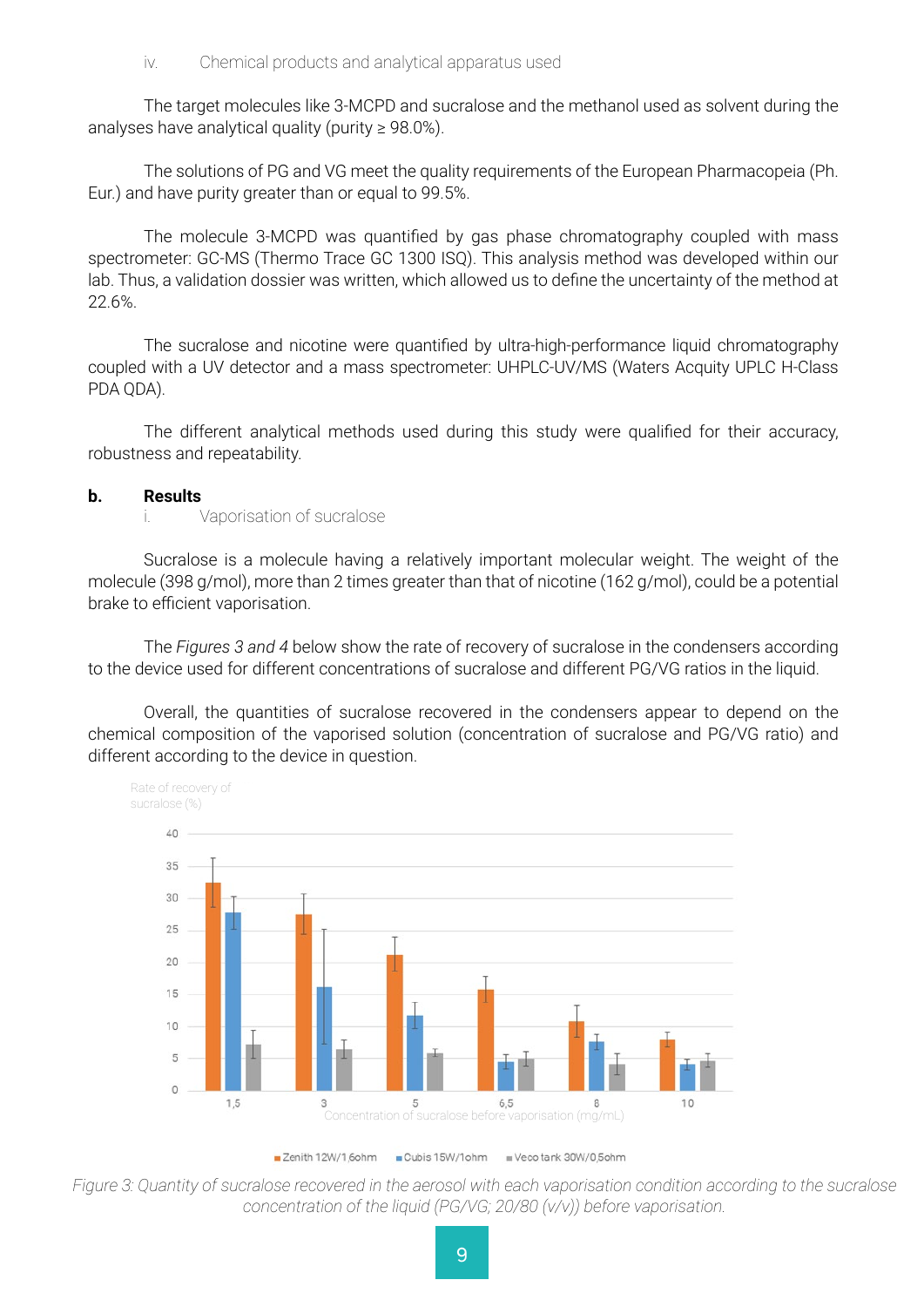*Figure 3* shows considerable variability in the recovery of sucralose between the 3 devices tested. These differences are all the greater as the sucralose concentration of the liquid is low.

We observe that for the «Zenith» and «Cubis» devices the lower the initial concentration of sucralose in the solution, the higher its rate of recovery after vaporisation. For the «Veco tank» device the rate of recovery of sucralose varies very little according to the sucralose concentration of the liquid tested.



*Figure 4: Quantity of sucralose recovered in the aerosol at each vaporisation condition according to the PG/VG ratio of the liquid ([sucralose] = 10 mg/mL) before vaporisation.*

Figure 4 tends to show that an increased proportion of VG in the solution favours sucralose recovery in the condenser. However, it is difficult to reach any conclusion on the significance of this phenomenon because of the variability of the measured results.

These measurements highlight the dominance of the device in the efficiency of sucralose vaporisation.

Several hypotheses can then be put forward:

- (1)Sucralose does not vaporise correctly and accumulates in the reservoir or in the wick of the heating element.
- (2)Sucralose is mostly degraded during vaporisation.
- (3) The cryogenic trapping used is not suited to recovery of sucralose.

Hypotheses 1 and 2 remain plausible at this stage of the study and agree with the results available in the scientific literature<sup>22</sup>.

Indeed, Rosbrook, K et *al*. (2017) measure only 10% of the quantity of sucralose of the liquid in the latter's vapour. This is with the use of a trapping typology different from that used in the present study.

Thus, hypothesis 3 would appear improbable since similar results are obtained by the use of different trapping systems.

Considered together, these results then suggest poor sucralose vaporisation, high degradation of the molecule or the coexistence of both these phenomena in the conditions tested.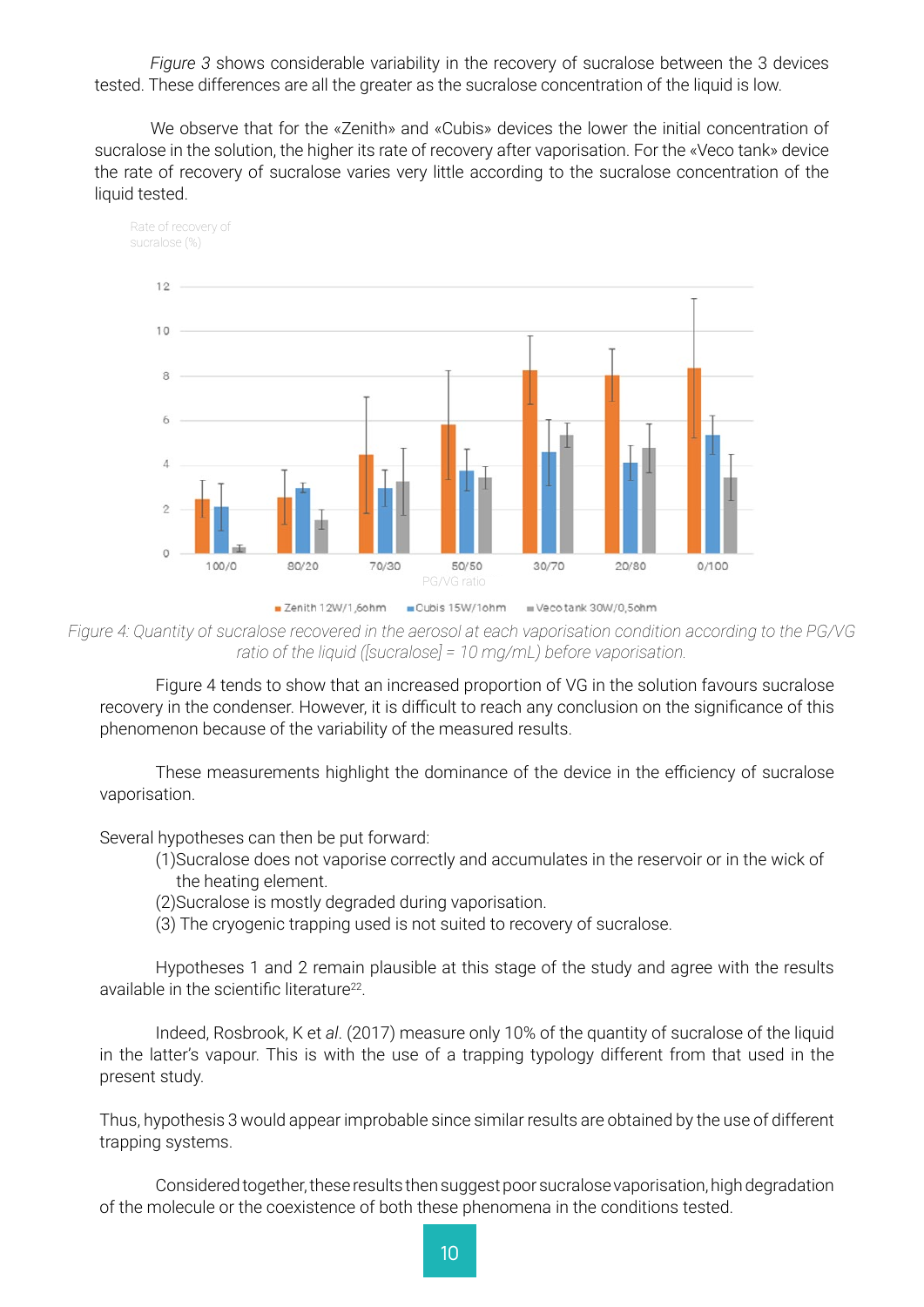#### ii. Visual appearance of the wicks and resistance wires

Before studying 3-MCPD production, the lab verified the visual appearance of the heating elements of the devices used after the different operations.

The cotton wicks of the heating elements have a «brown» even «black» appearance and a characteristic burnt odour.

In general, the higher the concentration of sucralose and the proportion of PG in the liquid. the greater this colouring is. In parallel with the colouring of the wicks, the resistances have black particles deposited on the resistance wires.

The colouring of the liquid varies according to the equipment but reproduces the same scheme as obtained with observation of the wicks. The higher the concentrations of sucralose and PG, the stronger is the colouring (Appendix).

These observations confirm the hypothesis according to which sucralose vaporises poorly in the conditions used for performing the operations.

iii. Influence of the PG/VG ratio on 3-MCPD production

The bibliographic summary suggests the formation of 3-MCPD during the vaporisation of sucralose using a vaping device. This phenomenon would be favoured by the presence of VG.

The lab now wishes to verify the production of 3-MCPD during vaporisation of solutions containing 20 mg/mL of nicotine; 10 mg/mL of sucralose and different PG/VG ratios. This is with the 3 devices and resistances selected for carrying out this study.

*Figure 5* below shows the quantities of 3-MCPD produced during vaporisation of the liquids for each personal vaporiser:



*Figure 5: Influence of the PG and VG ratio of a liquid containing sucralose on the production of 3-MCPD during its vaporisation.*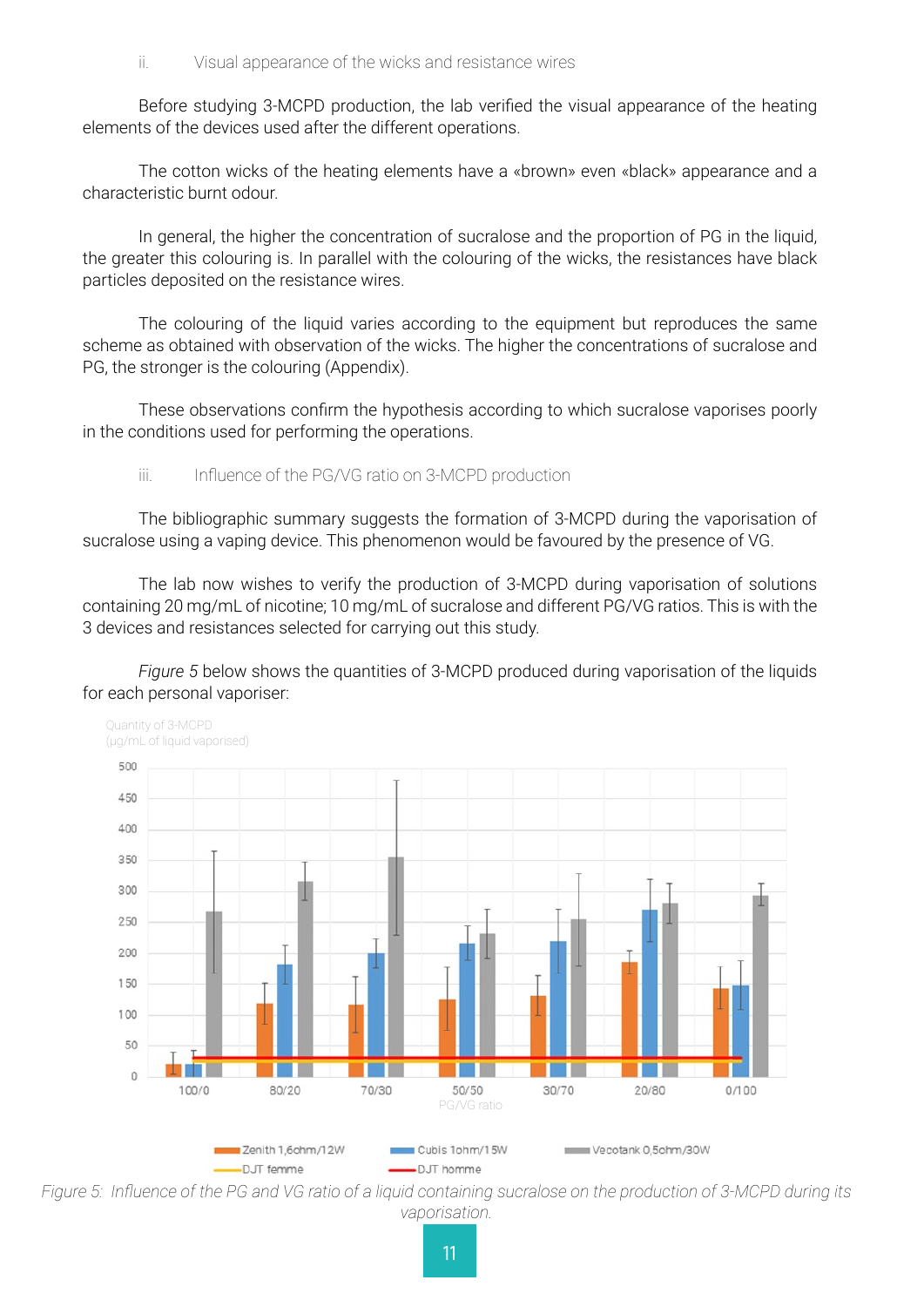Given the results, the PG/VG ratio of the liquid only seems to influence very little the quantity of 3-MCPD generated during its vaporisation apart from those constituted uniquely of PG. This is for all the devices tested.

3-MCPD is detected in the emissions generated in each of the experimental conditions implemented.

Like the rate of recovery, the vaping device considered seems to influence the quantity of 3-MCPD generated during the heating of the liquids. These differences appear more marked between the «Zenith» and the two other devices («Cubis» & «Veco tank»).

iv. Influence of the level of sucralose on 3-MCPD production

In order to have an overall idea of the parameters of influence on the degradation of sucralose into 3-MCPD during its vaporisation using a vaping device, we now wish to study the impact of the sucralose concentration of the liquid on this phenomenon.

Thus, for each of the devices and resistances selected, different solutions containing sucralose concentrations varying from 1.5 to 10 mg/mL were vaporised. All the liquids are made up with 20 mg/mL of nicotine and with a PG/VG ratio of 20/80.

*Figure 6* below shows the quantities of 3-MCPD produced during vaporisation of the liquids for each personal vaporiser studied.



*Figure 6: Influence of the level of sucralose in a liquid on the production of 3-MCPD during its vaporisation.*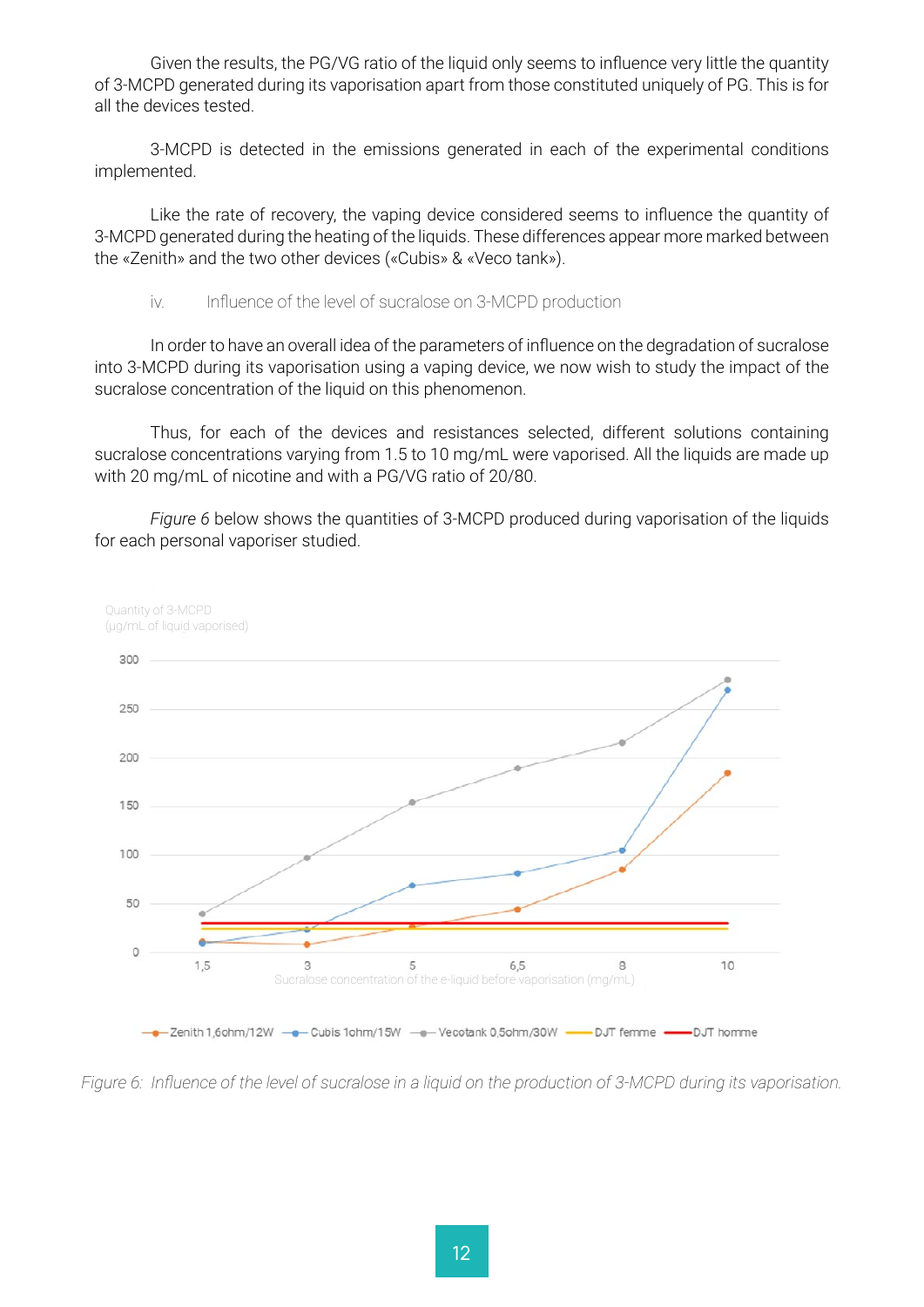The results show that the presence of sucralose in the liquid induces production of 3-MCPD in its emissions.

In particular it appears that the more the sucralose concentration increases in the liquid to be vaporised, the more the concentration in 3-MCPD increases in the aerosol. This is for all the vaping devices used in this study.

Finally, for each of the sucralose concentrations tested, the production of 3-MCPD during the vaporisation of the liquids varies according to the vaping device considered.

#### **c. Interpretation and discussions**

The results presented in this report indicate that the presence of sucralose in a vape liquid induces the formation of 3-MCPD during its vaporisation. This is in all the conditions tested during the study.

The results appear to be influenced by the vaping device considered in conformity with what is suggested by the literature on the subject $22$ .

The concentration values of 3-MCPD measured during the different experiments should be interpreted in relation to the toxicological aspect of the molecule by the oral (ingestion) and respiratory (inhalation) routes.

#### i. Toxicological data

To date, too few toxicological studies on 3-MCPD in inhalation have been carried out to make any conclusions on the specific toxicity of the compound by the respiratory route. The great majority of data found concerns exposure by the oral route, i.e. by ingestion.

The CIRC (*Centre International de Recherche sur le Cancer*) concluded that there is sufficient proof of the carcinogenicity of 3-MCPD by ingestion, in animals. According to their overall assessment, 3-MCPD would be likely to be carcinogenic for humans (CMR group 2B), in ingestion<sup>9</sup>.

In addition, the expert group of the EFSA (European Food Safety Authority) in 2017 assessed the potential risks of the target molecule in ingestion<sup>26</sup>.

#### The tolerable daily intake (TDI) of 3-MCPD is 2.0 μg/kg (body weight), in ingestion<sup>28</sup>.

The TDI for a woman of 63 kg29 is thus 126 µg/d and 154 µg/d for a man of 77 kg by ingestion.

In order to understand the impact that 3-MCPD could have, in inhalation, the lab approached Dr Eric Blouin, toxicological expert with PHYSIOTOX. According to his thorough research<sup>30-34</sup>, the toxicity data after chronic exposure by inhalation to 3-MCPD is very little and the acute toxicity data available shows comparable toxic doses by ingestion and inhalation.

Thus, without direct proof of greater toxicity by the respiratory route, the tolerable intake in inhalation will be related to that in ingestion and inhalation, that is: 2 µg/kg per day.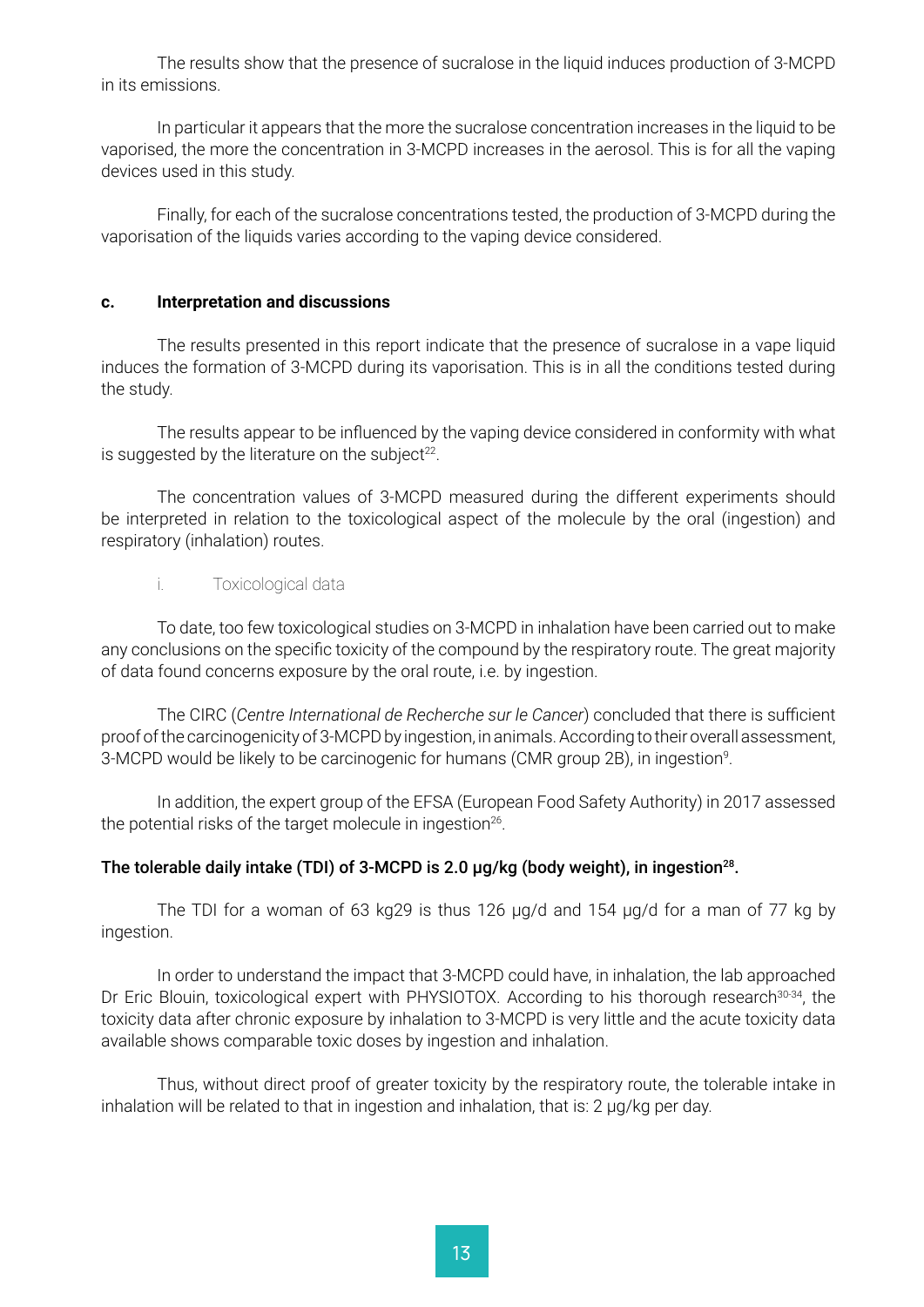#### ii. In vaping products

In order to assess the toxicological impact of the use of sucralose in vaping products of and the inhalation of 3-MCPD that it imposes on vapers, the TDI (in µg of 3-MCPD per mL of liquid consumed) were calculated (*Figures 5 & 6*) based on the following argument:

- According to the tolerable daily intake of 3-MCPD in ingestion, a female vaper of 63 kg «could» consume up to 126 µg of 3-MCPD per day while a male vaper of 77 kg «could» consume up to 154 µg of it daily.
- Given an average daily consumption of 5 mL of liquid, a female vaper of 63 kg should then vape so as to inhale a maximum of 25.2 µg of 3-MCPD per mL of liquid consumed in order to follow the TDI of the molecule in ingestion.
- In the same way, a male vaper of 77 kg, consuming 5 mL per day, should vape so as to inhale a maximum of 30.8 µg of 3-MCPD per mL of liquid consumed in order to follow the TDI of the molecule in ingestion.

As *Figures 5 and 6* of this report show, most of the experimental conditions used in this study lead to 3-MCPD generation greater than the theoretical limits.

Most of the quantities of 3-MCPD obtained by the lab then exceed the tolerable daily intake of 3-MCPD as far as to exceed them by a factor of 10 in certain conditions.

It should be noted that the results presented in this report are specific to the conditions employed: chemistry of the liquid and physics of vaporisation. As the liquids do not contain flavours, possible interactions with other chemical compounds traditionally present in vaping products cannot be excluded.

In this study, the lab concentrated uniquely on the production of 3-MCPD during the vaporisation of sucralose. However, it is important to recall that 3-MCPD is only one of many degradation products of sucralose. In order to carry out an overall study on the toxicological consequences related to the use of this sweetener, it would be necessary to study all of its specific degradation products and its influence on the degradation phenomena traditionally found in the vaping context.

Finally, to date no exposure limit value of 3-MCPD exists in inhalation since so far there is no case of chronic exposure. However, it is highly probable that the toxicological risk of the molecule in inhalation is at least as great as in ingestion.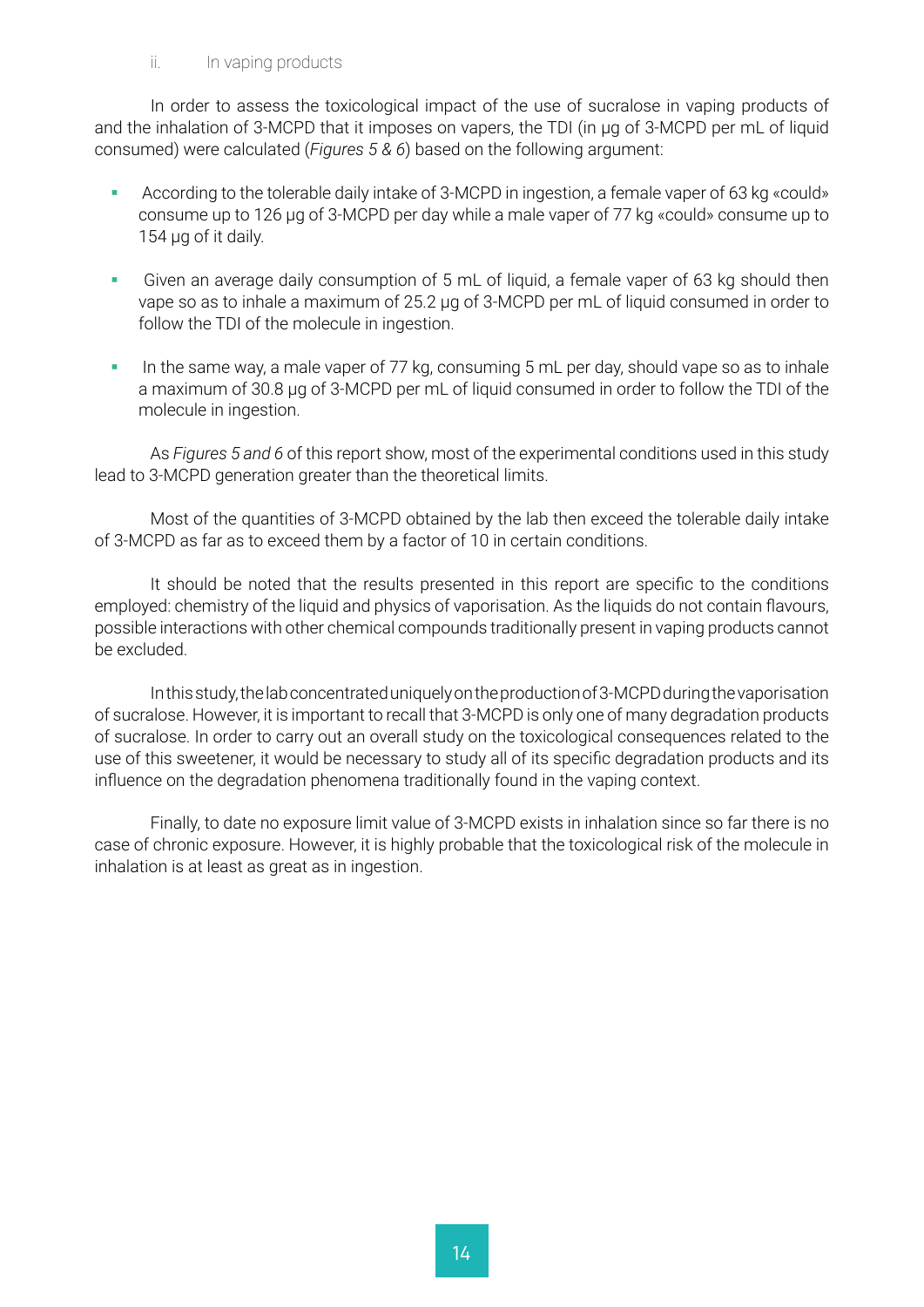# 4. CONCLUSION

In response to the demand of the market for sweetened products, certain manufacturers of vaping liquids have incorporated sucralose in the formulation of their products.

Analysis of the scientific literature was required to understand the thermal degradation of sucralose, identify its main degradation products as well as their toxicological profile.

Following this bibliographic summary, Ingésciences wished to carry out an experimental study in order to estimate the toxicological issues related to its use in vaping products.

This showed that very little sucralose is transmitted to the vaper during vaporisation of a liquid containing it. The study also showed the degradation of sucralose into 3-MCPD and after vaporisation using three separate devices.

The vaping device considered and the sucralose concentration of the vaping product influence these phenomena particularly.

3-MCPD is recognised as CMR (group 2B) at least in ingestion. Its regular inhalation above the tolerable daily intake in ingestion could represent a risk for the consumer.

While the literature indicates several products of thermal degradation related to sucralose, only 3-MCPD was studied by the lab. And the list of the degradation molecules of sucralose contains compounds recognised as toxic in inhalation (such as 1,2 & 1,3-chloropropanols<sup>19,20</sup>).

The consumption of a liquid containing sucralose thus entails a greater toxicological risk than that of a product free from it.

The vaping products industry is already aware of these issues and its attention is currently drawn to other alternative sweeteners. Unlike sucralose, the thermal stability and the toxicological impact of the use of these compounds should be studied before their incorporation in a vaping liquid.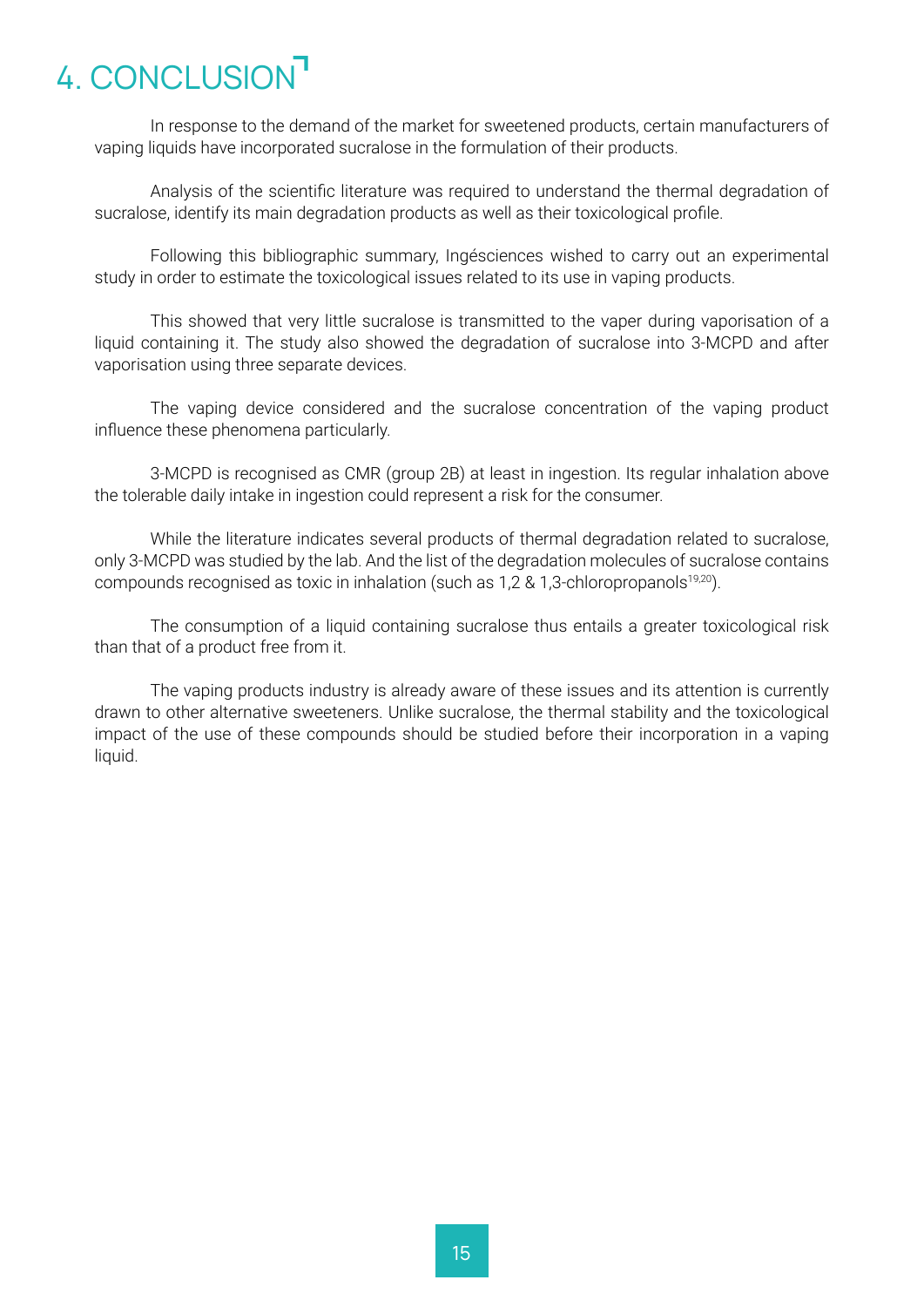## 5. BIBLIOGRAPHIC REFERENCE<sup>-1</sup>

1- Morean, M. E., Butler, E. R., Bold, K. W., Kong, G., Camenga, D. R., Cavallo, D. A., ... & Krishnan-Sarin, S. (2018). Preferring more e-cigarette flavors is associated with e-cigarette use frequency among adolescents but not adults. *PloS one, 13*(1), e0189015.

2- Schiffman, S. S., & Rother, K. I. (2013). Sucralose, a synthetic organochlorine sweetener: overview of biological issues. J*ournal of Toxicology and Environmental Health, Part B, 16*(7), 399-451.

3- Schiffman, S. S., Sattely-Miller, E. A., & Bishay, I. E. (2008). Sensory properties of neotame: Comparison with other sweeteners.

4- Wiet, S. G., & BEYTS, P. K. (1992). Sensory characteristics of sucralose and other high intensity sweeteners. *Journal of Food Science, 57*(4), 1014-1019.

5- AFNOR XP D90-300-2- Cigarettes électronique et e-liquides – Partie 2 : exigences et méthodes d'essais relatives aux cigarettes e-liquides.

6- Grotz, V. Lee, and Ian C. Munro. «An overview of the safety of sucralose.» *Regulatory toxicology and pharmacology* 55.1 (2009): 1-5.

7- U.S. Food and Drug Administration. 1998. Food additives permitted for direct addition to food for human consumption; sucralose. 21CFR Part 172 [Docket No. 87F-0086]. *Fed. Reg. 63*(64): 16417– 16433.

8- European Union. 2004. Directive 2003/115/EC of the European Parliament and of the Council of 22 December 2003 amending Directive 94/35/EC on sweeteners for use in foodstuffs. *Off. J. Eur. Union* 47 (L24), 65–71.

9- Mace, Oliver J., et al. «Sweet taste receptors in rat small intestine stimulate glucose absorption through apical GLUT2.» *The Journal of physiology* 582.1 (2007): 379-392.

10- Mace, Oliver J., et al. «An energy supply network of nutrient absorption coordinated by calcium and T1R taste receptors in rat small intestine.» *The Journal of physiology* 587.1 (2009): 195-210.

11- Abou-Donia, Mohamed B., et al. «Splenda alters gut microflora and increases intestinal p-glycoprotein and cytochrome p-450 in male rats.» *Journal of Toxicology and Environmental Health, Part A* 71.21 (2008): 1415-1429.

12- Roberts, A., et al. «Sucralose metabolism and pharmacokinetics in man.» *Food and chemical toxicology* 38 (2000): 31-41.

13- Brown, Rebecca J., and Kristina I. Rother. «Non-nutritive sweeteners and their role in the gastrointestinal tract.» *The Journal of Clinical Endocrinology & Metabolism* 97.8 (2012): 2597-2605.

14- Barndt, R. L., and G. Jackson. «Stability of sucralose in baked goods.» *Food Technology (Chicago)* 44.1 (1990): 62-66.

15- Parkin, Kirk Lindsay, Owen R. Fennema, and Srinivasan Damodaran, eds. *Fennema's food chemistry*. CRC Press, 2008.

16- World Health Organization. 2002. 3-Chloro-1,2-propanediol. In *Safety evaluation of certain food additives and contaminants*. WHO Food Additives Series 48.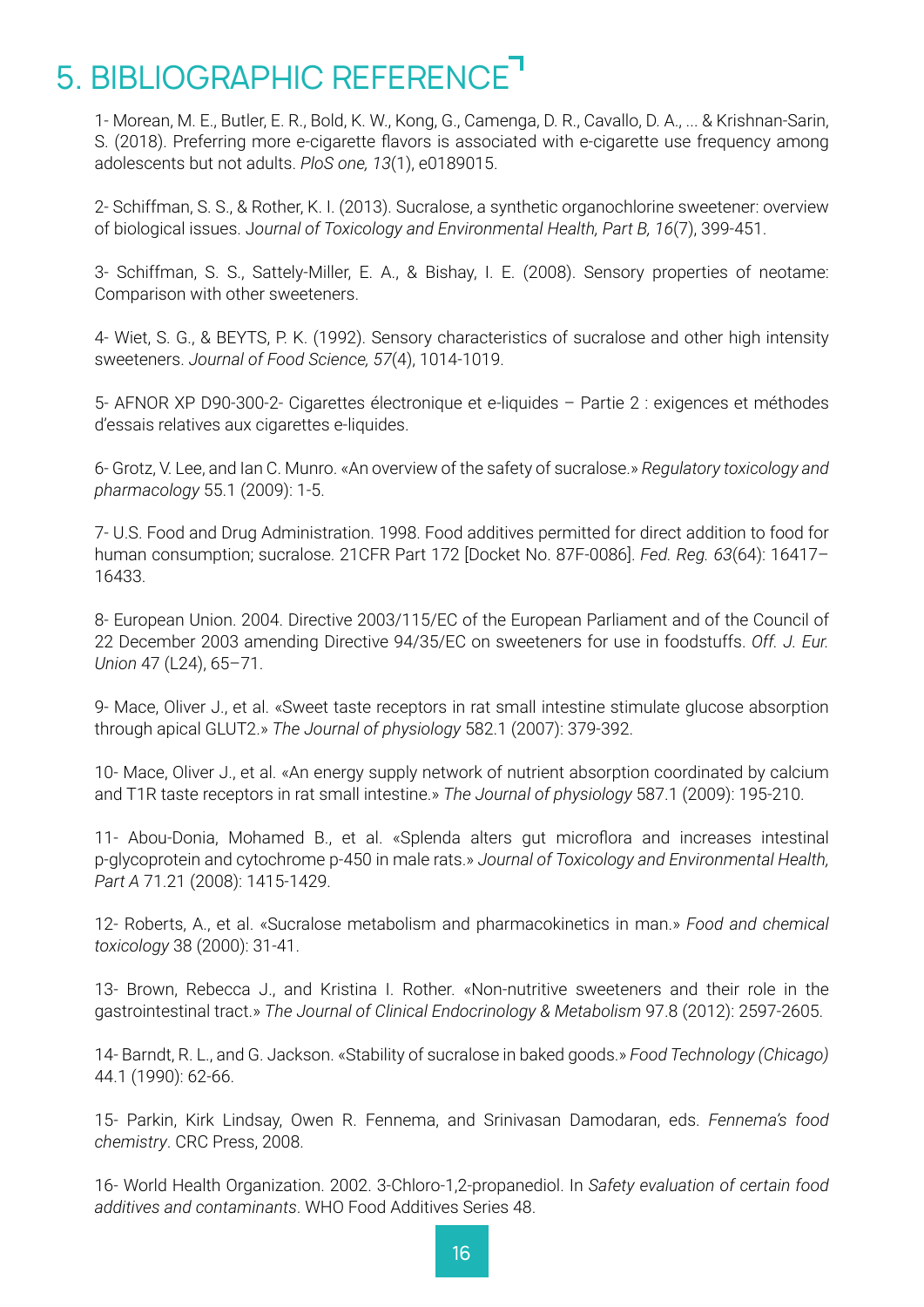17- Hutchinson, Sheryl A., Gregory S. Ho, and Chi-Tang Ho. «Stability and degradation of the highintensity sweeteners: Aspartame, Alitame, and Sucralose.» *Food reviews international*15.2 (1999): 249-261.

18- Bannach, Gilbert, et al. «Thermal stability and thermal decomposition of sucralose.» *Eclética Química* 34.4 (2009): 21-26.

19- A Rahn, VA Yaylayan - Thermal degradation of sucralose and its potential in generating chloropropanols in the presence of glycerol – Food Chemistry, 2010.

20- De Oliveira, Diogo N., Maico De Menezes, and Rodrigo R. Catharino. «Thermal degradation of sucralose: a combination of analytical methods to determine stability and chlorinated byproducts.» *Scientific reports* 5 (2015): 9598.

21- Duell, Anna K., et al. «Boiling points of the propylene glycol+ glycerol system at 1 atmosphere pressure: 188.6–292° C without and with added water or nicotine.» Chemical engineering communications 205.12 (2018): 1691-1700.

22- Rosbrook, K., Erythropel, H. C., DeWinter, T. M., Falinski, M., O'Malley, S., Krishnan-Sarin, S., ... & Green, B. G. (2017). The effect of sucralose on flavor sweetness in electronic cigarettes varies between delivery devices. *PloS one*, 12(10).

23- Duell, A. K., McWhirter, K. J., Korzun, T., Strongin, R. M., & Peyton, D. H. (2019). Sucraloseenhanced degradation of electronic cigarette liquids during Vaping. *Chemical research in toxicology*, 32(6), 1241-1249.

24- El-Hage, R., El-Hellani, A., Haddad, C., Salman, R., Talih, S., Shihadeh, A., ... & Aoun Saliba, N. (2019). Toxic emissions resulting from sucralose added to electronic cigarette liquids. *Aerosol Science and Technology*, 53(10), 1197-1203.

25- Andres, Susanne, Klaus E. Appel, and Alfonso Lampen. «Toxicology, occurrence and risk characterisation of the chloropropanols in food: 2-monochloro-1, 3-propanediol, 1, 3-dichloro-2 propanol and 2, 3-dichloro-1-propanol.» *Food and Chemical Toxicology* 58 (2013): 467-478.

26- IARC: International Agency for Research on Cancer. 3-Monochloro-1,2-propanediol (updated 14 September 2016). In: IARC Monographs. Volume 101. 2013. Some Chemicals Present in Industrial and Consumer Products, Food and Drinking-water. Lyon, France, 349-74. <https://monographs.iarc.fr/wp-content/uploads/2018/06/mono101-010.pdf>

27- AFNOR XP D90-300-3- Cigarettes électroniques et e-liquides – Partie 3: exigences et méthodes d'essai relatives aux émissions

28- Article : « Mise à jour du niveau de sécurité pour le 3-MCPD dans les huiles végétales et les aliments », European Food Safety Authority (EFSA), 2018

29- Thibaut de Saint Pol, division Conditions de vie des ménages, Insee (Institut national de la statistique et des études économiques), L'obésité en France : les écarts entre catégories sociales s'accroissent, INSEE PREMIERE, 2007, N°1123

30- Sunahara G, Perrin I, Marchesini M. 1993. Carcinogenicity study on 3-monochloro-1,2-propanediol (3-MCPD) administered in drinking water to Fischer 344 rats. Unpublished report No. RESR93003. Nestec Ltd. Research & Development, Switzerland. Cited by EFSA, 2018.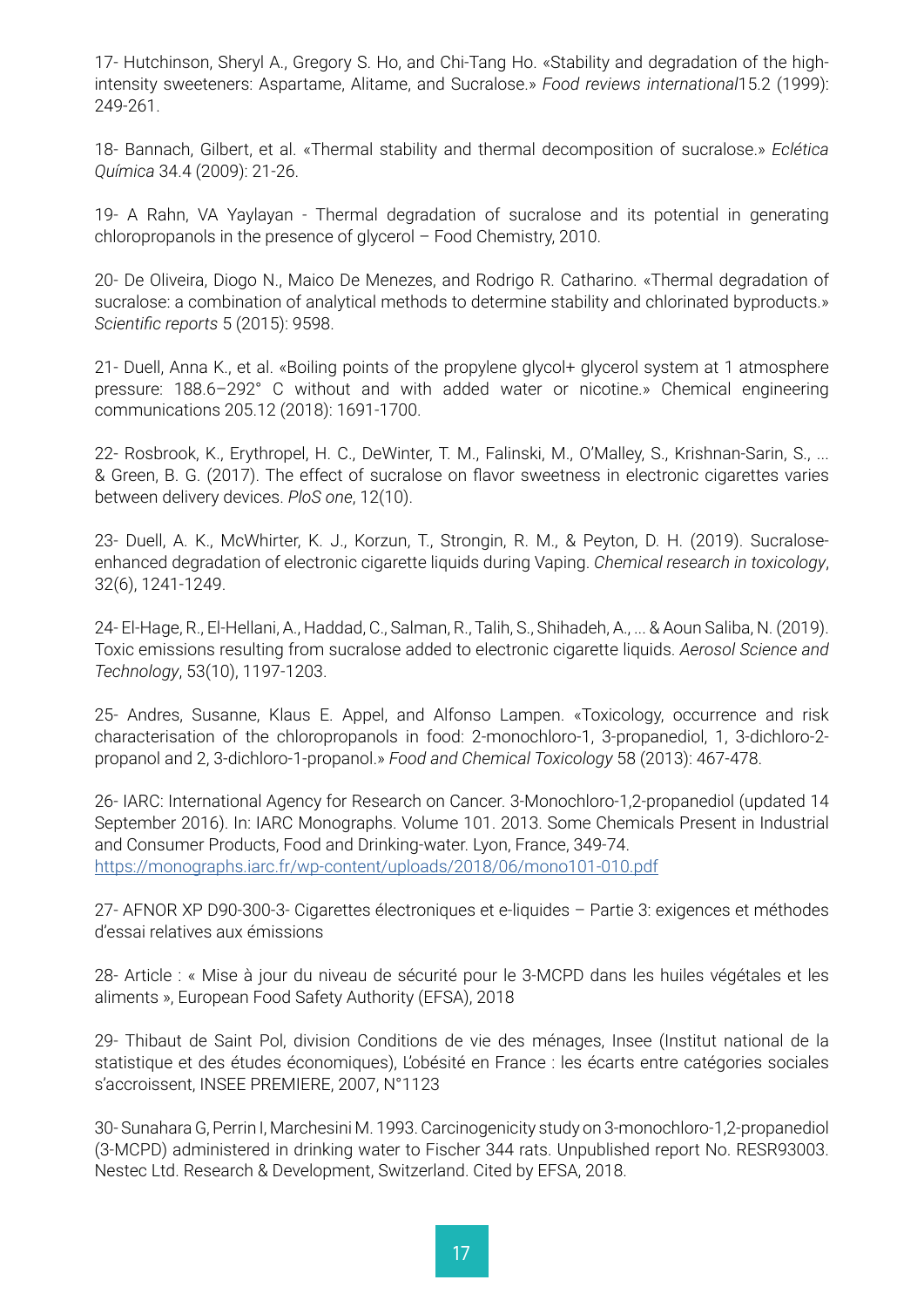31- Robjohns S, Marshall R, Fellows M, Kowalczyk G. In vivo genotoxicity studies with 3-monochloropropan-1,2-diol. Mutagenesis. 2003. 18:401-4.

32- Onami S, Cho YM, Toyoda T, Horibata K, Ishii Y, Umemura T, Honma M, Nohmi T, Nishikawa A, Ogawa K. Absence of in vivo genotoxicity of 3-monochloropropane-1,2-diol and associated fatty acid esters in a 4-week comprehensive toxicity study using F344 gpt delta rats. Mutagenesis. 2014. 29:295-302.

33- Lee BS, Park SJ, Kim YB, Han JS, Jeong EJ, Son HY, Moon KS. Twenty-six-week oral carcinogenicity study of 3-monochloropropane-1,2-diol in CB6F1-rasH2 transgenic mice. Arch Toxicol. 2017. 91(1):453-64.

34- Lee BQ, SM Khor. 3-Chloropropane-1,2-diol (3-MCPD) in Soy Sauce: A Review on the Formation, Reduction, and Detection of This Potential Carcinogen. 2015. 14(1): 48-66.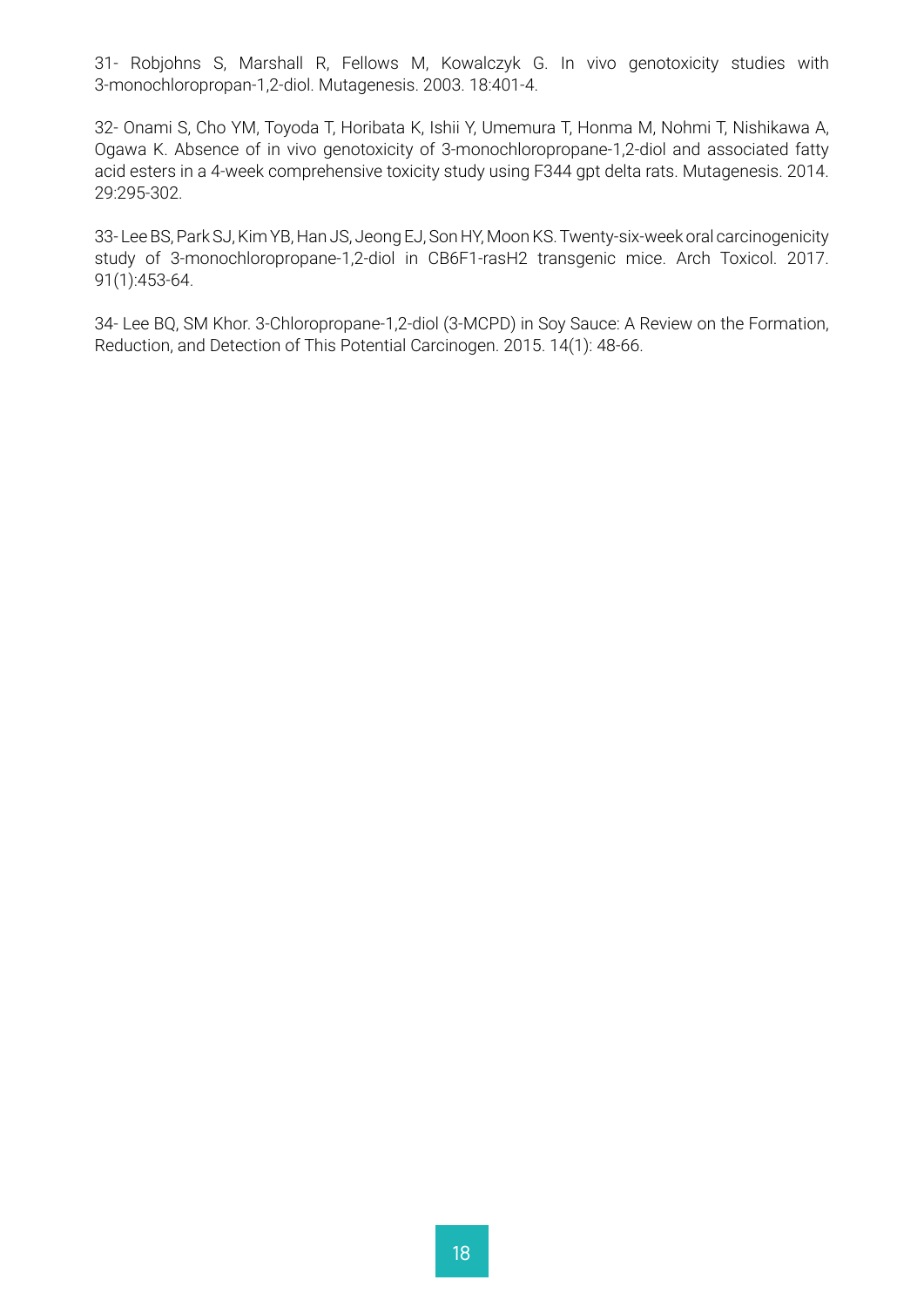# 6. APPENDIX

#### **a. Vaporisation using the clearomizer, CUBIS 15 W, 1 Ω**



*Figure 7: Wicks of resistances obtained during the vaporisation of e-liquids (PG/VG 20/80), nicotine at 20 mg/mL and with different levels of sucralose with the CUBIS clearomizer. From left to right, the sucralose concentrations are 1.6, 2.3, 4.6, 8.7, 10 mg/mL.*



*Figure 8: Wicks of resistances obtained during the vaporisation of e-liquids with different PG/VG ratios and each containing 20 mg/mL nicotine and 10 mg/mL sucralose with the CUBIS clearomizer. From left to right, the PG/ VG ratios are: 100% PG; 80/20; 70/30; 50/50; 30/70; 20/80; 100% VG.*

### **b. Vaporisation using the clearomizer, Zenith 12 W, 1.6 Ω**



*Figure 9: Wicks of resistances obtained during the vaporisation of e-liquids (PG/VG 20/80), nicotine at 20 mg/mL and with different levels of sucralose with the Zenith clearomizer. From left to right, the sucralose concentrations are 1.5, 3, 5, 6.5, 8, 10 mg/mL.*